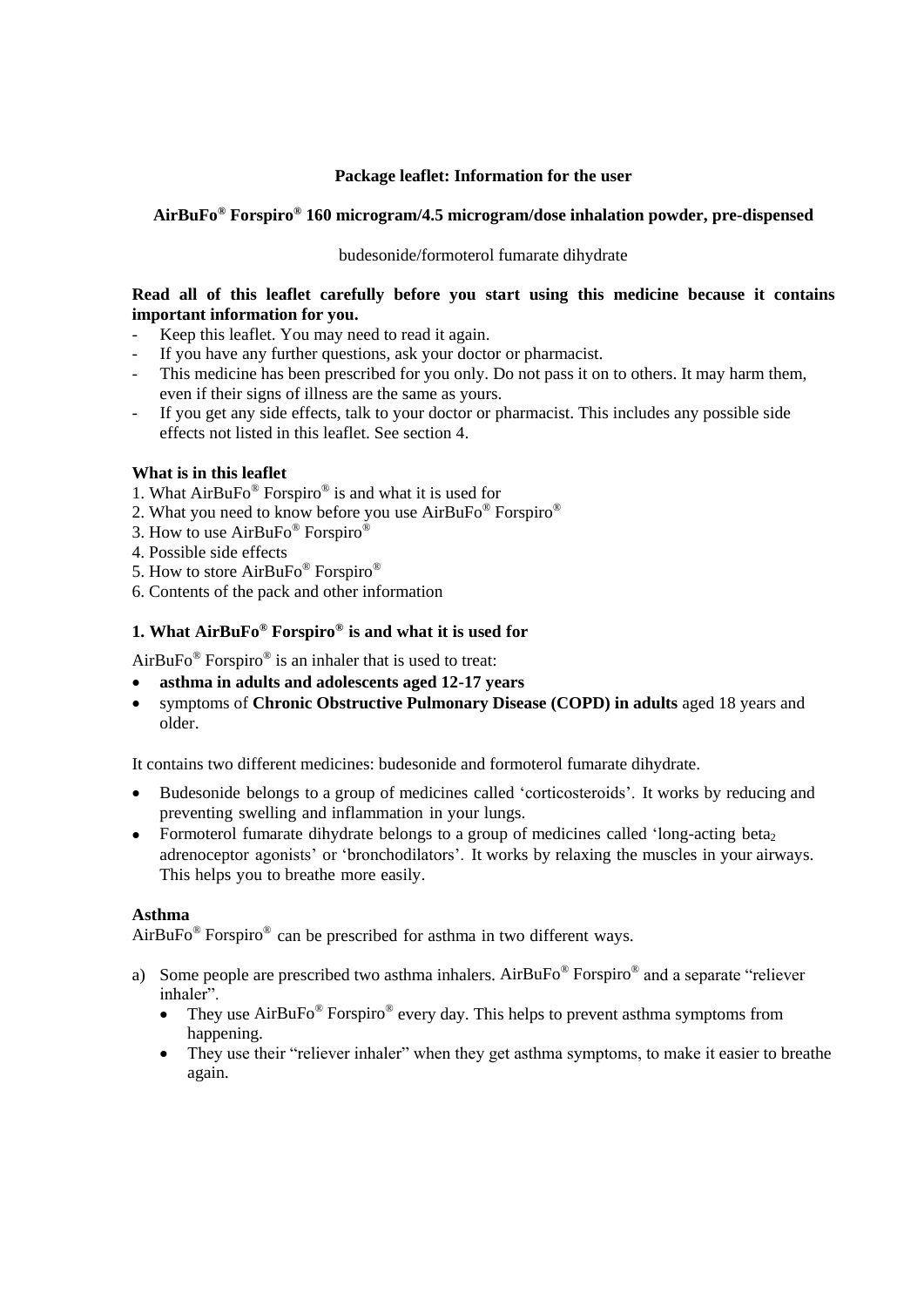- b) Some people are prescribed  $AirBuFo^{\circledast}$  Forspiro $^{\circledast}$  as their only asthma inhaler.
	- They use  $AirBuFo^@$  Forspiro<sup>®</sup> every day. This helps to prevent asthma symptoms from happening.
	- They also use  $AirBuFo^{\circledast}$  Forspiro<sup> $\circledast$ </sup> when they need extra doses for relief of asthma symptoms, to make it easier to breathe again. They do not need a separate inhaler for this.

# **Chronic obstructive pulmonary disease (COPD)**

AirBuFo $^{\circledR}$  Forspiro $^{\circledR}$  can also be used to treat the symptoms of COPD in adults. COPD is a longterm disease characterised by continuous breathing difficulties caused by narrowed lung airways, often accompanied with coughing and phlegm. It is often caused by cigarette smoking.

# **2. What you need to know before you use AirBuFo® Forspiro®**

### **Do not use AirBuFo® Forspiro® if:**

 You are allergic to budesonide, formoterol, or the other ingredient of this medicine, which is lactose (which contains small amounts of milk proteins).

### **Warnings and precautions**

Talk to your doctor or pharmacist before using  $AirBuFo^@$  Forspiro $^@$  if:

- You are diabetic.
- You have a lung infection.
- You have high blood pressure or you have ever had a heart problem (including an uneven heartbeat, a very fast pulse, narrowing of the arteries or heart failure).
- You have problems with your thyroid or adrenal glands.
- You have low levels of potassium in your blood.
- You have severe liver problems.

Contact your doctor if you experience blurred vision or other visual disturbances.

### **Other medicines and AirBuFo® Forspiro®**

Tell your doctor or pharmacist if you are using, have recently used or might use any other medicines.

In particular, tell your doctor or pharmacist if you are using any of the following medicines:

- Beta-blocker medicines (such as atenolol or propranolol for high blood pressure), including eyedrops (such as timolol for glaucoma).
- Medicines for a fast or uneven heartbeat (such as quinidine, disopyramide, procainamide).
- Medicines to treat allergies, also called antihistamines, like terfenadine.
- Oxytocin, a medicine to facilitate childbirth.
- Procarbazine, a medicine to treat cancer.
- Medicines like digoxin, often used to treat heart failure.
- Diuretics, also known as 'water tablets' (such as furosemide). These are used to treat high blood pressure.
- Corticosteroids (such as prednisolone). These are used to treat inflammation or prevent organ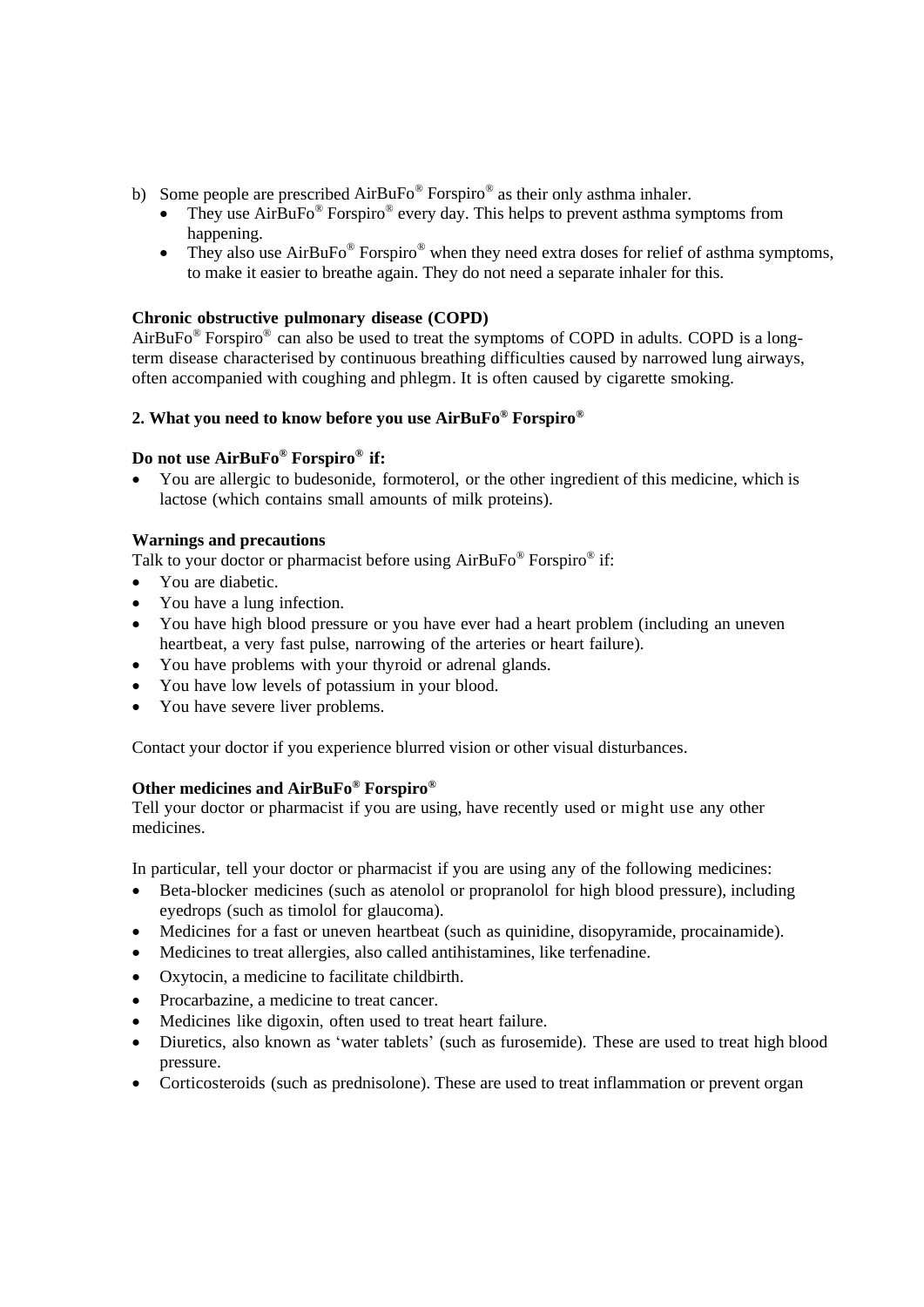transplant rejection.

- Xanthine medicines (such as theophylline or aminophylline). These are often used to treat asthma.
- Other medicines to widen airways, also called bronchodilators (such as salbutamol).
- Medicines to treat depression, also called tricyclic anti-depressants (such as amitriptyline) and the anti-depressant nefazodone.
- Medicines to treat mental disorders, nausea or vomiting, called phenothiazine medicines (such as chlorpromazine and prochlorperazine).
- Medicines to treat fungal infections (such as ketoconazole, itraconazole, voriconazole, posaconazole) and bacterial infections (such as clarithromycin and telithromycin, furazolidone).
- Medicines for Parkinson's disease (such as levo-dopa).
- Medicines for thyroid problems (such as levo-thyroxine).
- Ritonavir, cobicistat (medicines to treat HIV infections). The effects of AirBuFo® Forspiro® may be increased and your doctor may wish to monitor you carefully.

If any of the above applies to you, or if you are not sure, talk to your doctor or pharmacist before using AirBuFo® Forspiro®.

Also tell your doctor or pharmacist if you are going to have a general anaesthetic for an operation or for dental work.

# **Pregnancy, breast-feeding and fertility**

- If you are pregnant, or planning to get pregnant, talk to your doctor before using AirBuFo® Forspiro<sup>®</sup> - do not use AirBuFo<sup>®</sup> Forspiro<sup>®</sup> unless your doctor tells you to.
- If you get pregnant while using  $AirBuFo^{\circledast}$  Forspiro<sup>®</sup>, do not stop using  $AirBuFo^{\circledast}$  Forspiro<sup>®</sup> but talk to your doctor immediately.
- If you are breast-feeding, talk to your doctor before using  $AirBuFo^@$  Forspiro $^@$ .

# **Driving and using machines**

AirBuFo $^{\circledR}$  Forspiro $^{\circledR}$  has no or negligible effect on your ability to drive or to use tools or machines.

# **AirBuFo® Forspiro® contains lactose**

 $AirBuFo<sup>®</sup> Forspiro<sup>®</sup> contains lactose, which is a type of sugar. If you have been told by your$ doctor that you have an intolerance to some sugars, talk to your doctor before using this medicine. The amount of lactose in this medicine does not normally cause problems in people who are lactose intolerant.

The excipient lactose contains small amounts of milk proteins, which may cause allergic reactions.

# **3. How to use AirBuFo® Forspiro®**

- Always use  $AirBuFo^{\circledast}$  Forspiro $^{\circledast}$  exactly as your doctor has told you. Check with your doctor or pharmacist if you are not sure.
- It is important to use  $AirBuFo^{\circledast}$  Forspiro $^{\circledast}$  every day, even if you have no asthma or COPD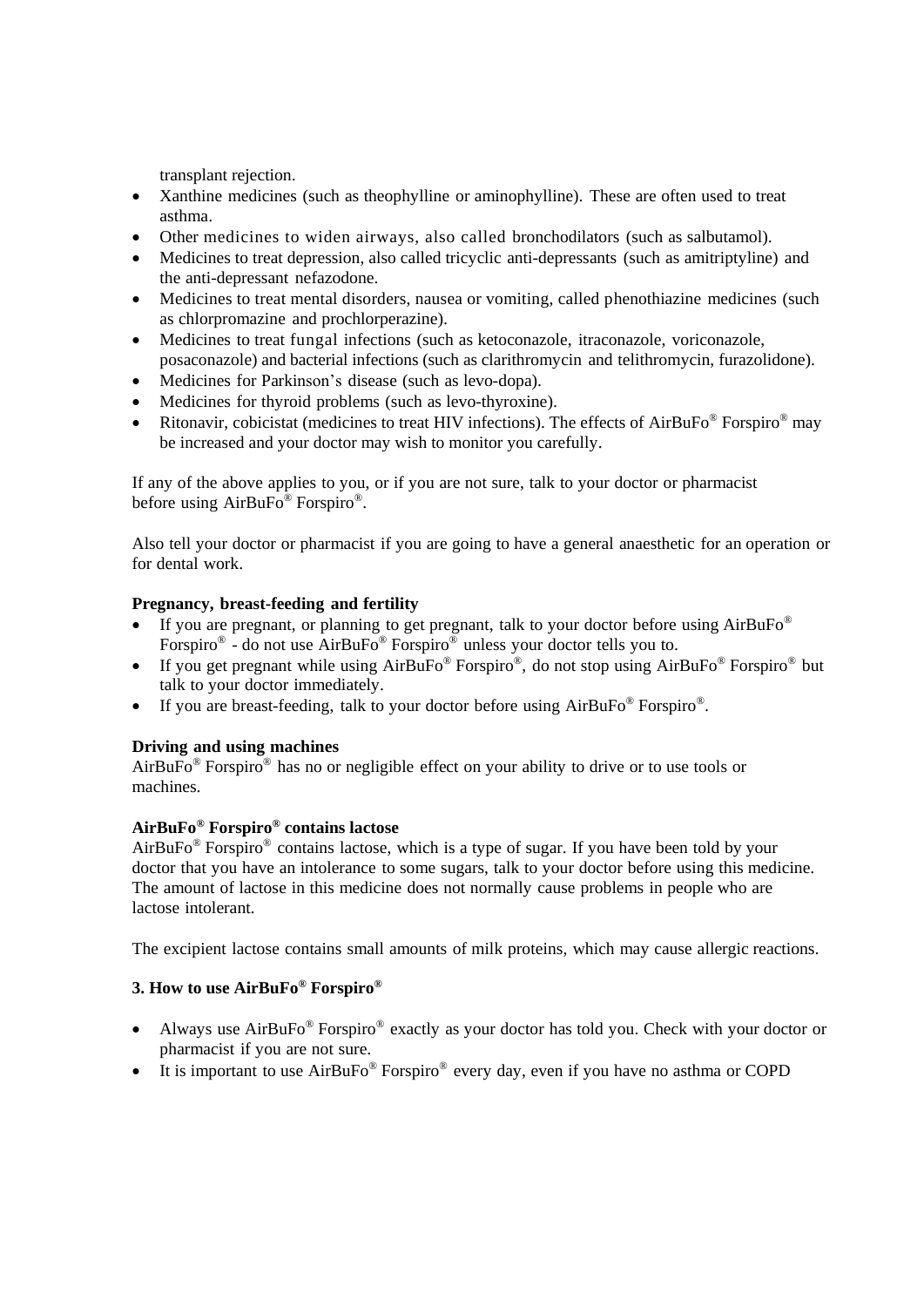symptoms at the time.

If you are using  $AirBuFo^{\circledast}$  Forspiro $^{\circledast}$  for asthma, your doctor will want to regularly check your symptoms.

If you have been taking corticosteroid tablets for your asthma or COPD, your doctor may reduce the number of tablets that you take, once you start to use  $AirBuFo^{\circledast}$  Forspiro<sup> $\circledast$ </sup>. If you have been taking oral corticosteroid tablets for a long time, your doctor may want you to have blood tests from time to time. When reducing oral corticosteroid tablets, you may feel generally unwell even though your chest symptoms may be improving. You might experience symptoms such as a stuffy or runny nose, weakness or joint or muscle pain and rash (eczema). If any of these symptoms bother you, or if symptoms such as headache, tiredness, nausea (feeling sick) or vomiting (being sick) occur, please contact your doctor immediately. You may need to take other medicine if you develop allergic or arthritic symptoms. You should speak to your doctor if you are concerned as to whether you should continue to use AirBuFo<sup>®</sup> Forspiro<sup>®</sup>.

Your doctor may consider adding corticosteroid tablets to your usual treatment during periods of stress (for example, when you have a chest infection or before an operation).

### **Important information about your asthma or COPD symptoms**

If you feel you are getting breathless or wheezy while using AirBuFo<sup>®</sup> Forspiro<sup>®</sup>, you should continue to use AirBuFo® Forspiro® but go to see your doctor as soon as possible, as you may need additional treatment.

Contact your doctor immediately if:

- Your breathing is getting worse or you often wake up at night with asthma.
- Your chest starts to feel tight in the morning or your chest tightness lasts longer than usual.

These signs could mean that your asthma or COPD is not being properly controlled and you may need different or additional treatment immediately.

# **Asthma**

 $AirBuFo<sup>®</sup> Forspiro<sup>®</sup> can be prescribed for asthma in two different ways. The amount of$ AirBuFo<sup>®</sup> Forspiro<sup>®</sup> to use and when to use it depends on how it has been prescribed for you.

- a) If you have been prescribed  $AirBuFo^{\circledast}$  Forspiro $^{\circledast}$  and a separate reliever inhaler, read the section called "a) Using AirBuFo® Forspiro® and a separate reliever inhaler".
- b) If you have been prescribed  $AirBuFo^{\circledast}$  Forspiro<sup>®</sup> as your only inhaler, read the section called "b) Using AirBuFo® Forspiro® as your only asthma inhaler".

# **a) Using AirBuFo® Forspiro® and a separate reliever inhaler.**

**Use your AirBuFo® Forspiro® every day.** This helps to prevent asthma symptoms from happening.

Adults (18 years and above)

- The usual dose is 1 or 2 inhalations, twice a day.
- Your doctor may increase this to 4 inhalations, twice a day.
- If your symptoms are well controlled, your doctor may ask you to take your medicine once a day. Adolescents (12 to 17 years)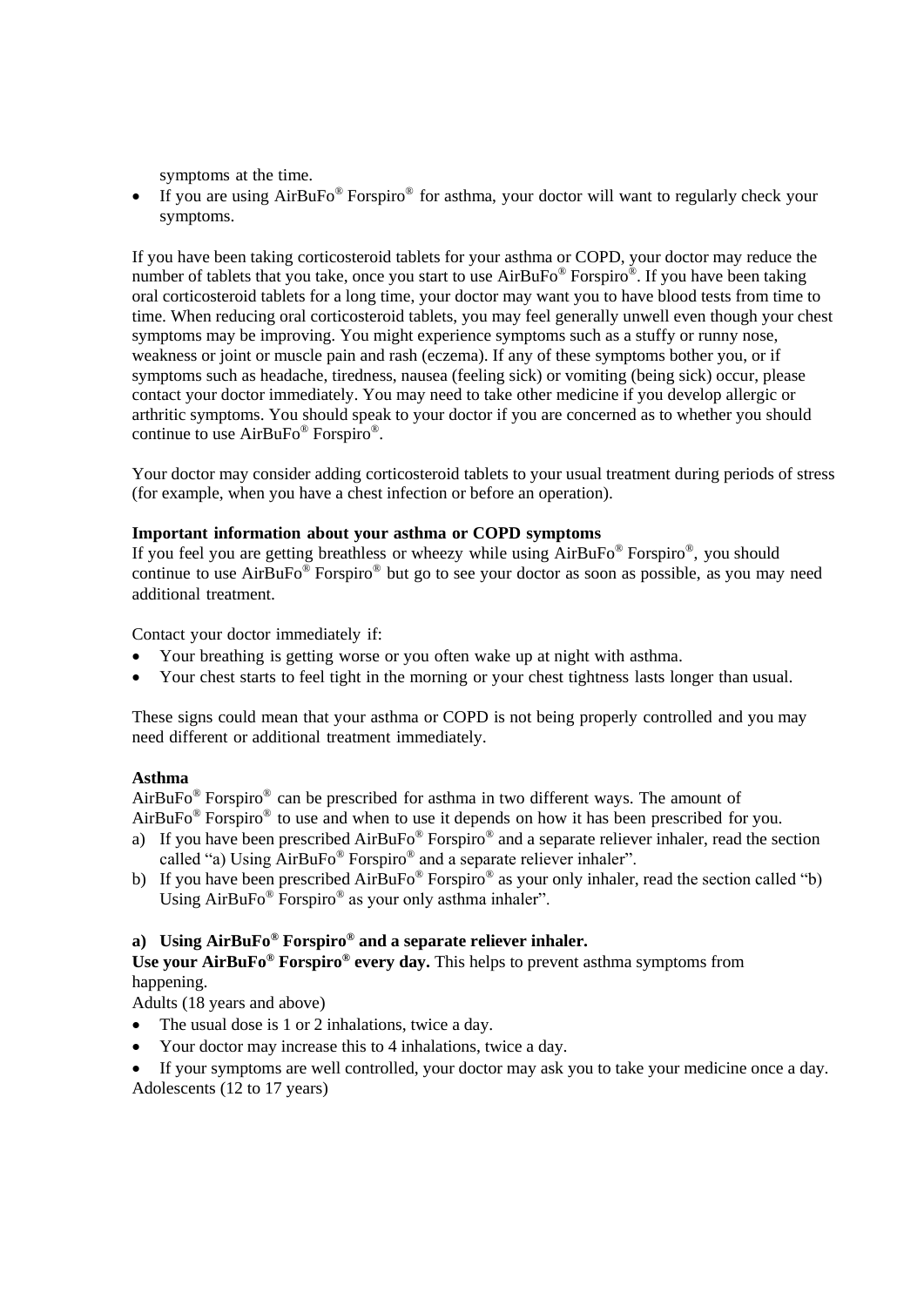- The usual dose is 1 or 2 inhalations, twice a day.
- If your symptoms are well controlled, your doctor may ask you to take your medicine once a day.

AirBuFo<sup>®</sup> Forspiro<sup>®</sup> is not recommended to be used in children who are younger than 12 years.

Your doctor (or asthma nurse) will help you to manage your asthma. They will adjust the dose of this medicine to the lowest dose that controls your asthma. However, do not adjust the dose without talking to your doctor (or asthma nurse) first.

### **Use your separate "reliever inhaler" to treat asthma symptoms.**

Always keep your "reliever inhaler" with you to use when you need it. Do not use AirBuFo<sup>®</sup> Forspiro<sup>®</sup> to treat asthma symptoms – use your reliever inhaler.

# **b) Using AirBuFo® Forspiro® as your only asthma inhaler.**

Only use AirBuFo<sup>®</sup> Forspiro<sup>®</sup> in this way if your doctor has told you to and if you are aged 12 or above.

**Use your AirBuFo® Forspiro® every day.** This helps to prevent asthma symptoms from happening. You can take:

- 1 inhalation in the morning and 1 inhalation in the evening
- or
- 2 inhalations in the morning
- or
- 2 inhalations in the evening.

Your doctor may increase this to 2 inhalations twice a day.

### **Also use AirBuFo® Forspiro® as a 'reliever inhaler' to treat asthma symptoms when they happen.**

- If you get asthma symptoms, take 1 inhalation and wait a few minutes.
- If you do not feel better, take another inhalation.
- Do not take more than 6 inhalations at a single time.

Always keep your  $AirBuFo^{\circledast}$  Forspiro $^{\circledast}$  with you, so you can use it when you need it.

A total daily dose of more than 8 inhalations is not normally needed. However, your doctor may allow you to take up to 12 inhalations a day for a limited period.

If you regularly need to use 8 or more inhalations a day, make an appointment to see your doctor or nurse. They may need to change your treatment.

Do not use more than 12 inhalations in total in 24 hours.

If you are doing exercise and you get asthma symptoms, use AirBuFo® Forspiro® as described here. However, do not use  $AirBuFo^{\circledast}$  Forspiro $^{\circledast}$  just before exercise to stop asthma symptoms from happening.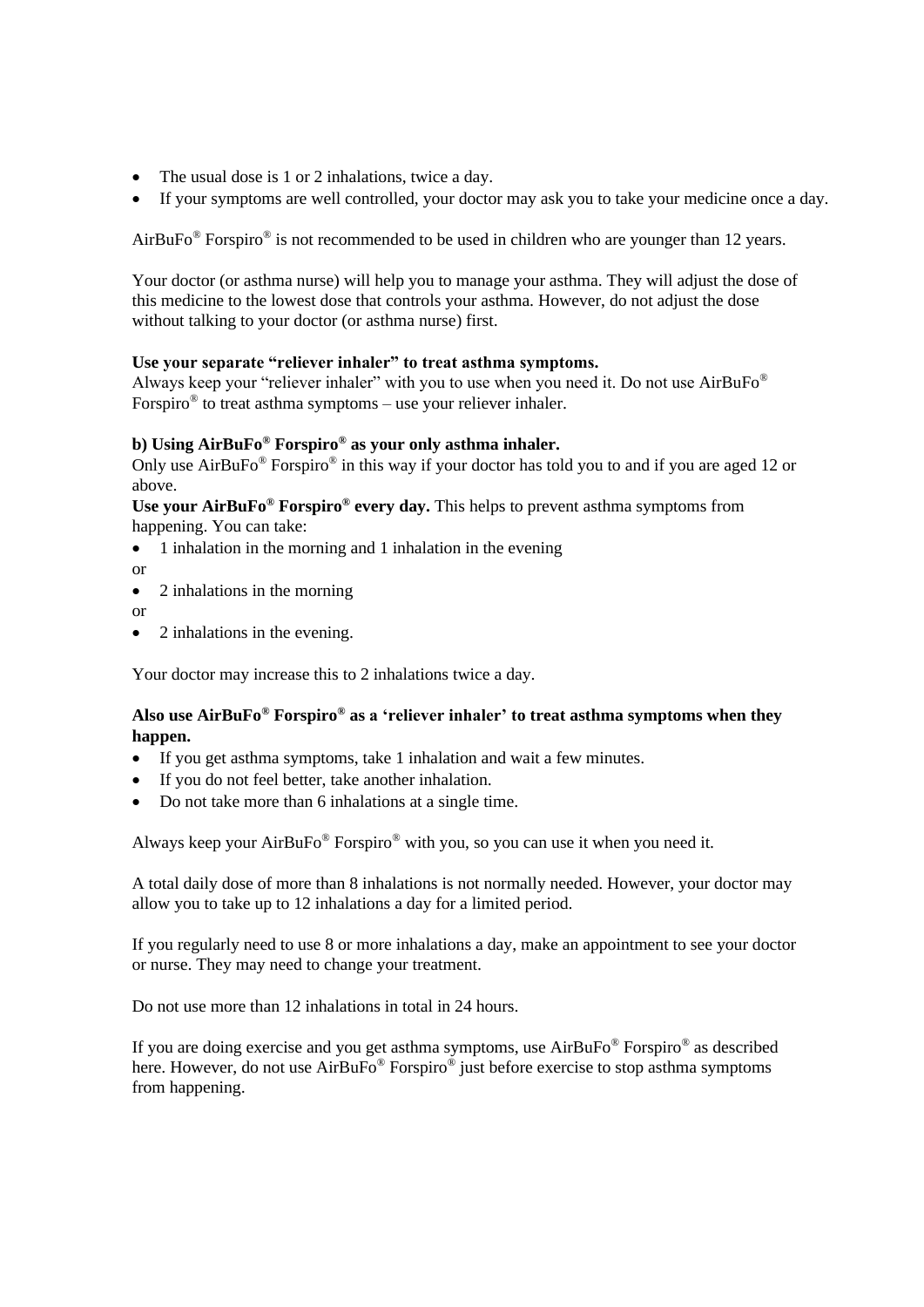#### **Chronic Obstructive Pulmonary Disease (COPD)**

- Only to be used by adults (aged 18 years and above).
- The usual dose is 2 inhalations twice a day.

Your doctor may also prescribe other medicines to widen your airways, also called bronchodilator medicines (such as tiotropium or ipratropium bromide) for your COPD disease.

#### **Instructions for use**

Your doctor, nurse or pharmacist should demonstrate how to use the inhaler and should check your use regularly.

The inhaler contains 60 doses of powder medicine in a coiled strip of foil. It has a dose counter which shows you how many doses you have remaining counting down from 60 to 0. When you have reached the last 10 doses the numbers will be on a red background.

The inhaler is not refillable – please dispose of the inhaler when it is empty and replace it with a new one.



### **Before using the inhaler**

- Open the transparent side chamber door.
- Remove the foil strip from the side chamber by carefully tearing away the full length of strip against the 'teeth' of the side chamber as shown below. **Do not pull or tug** on the strip.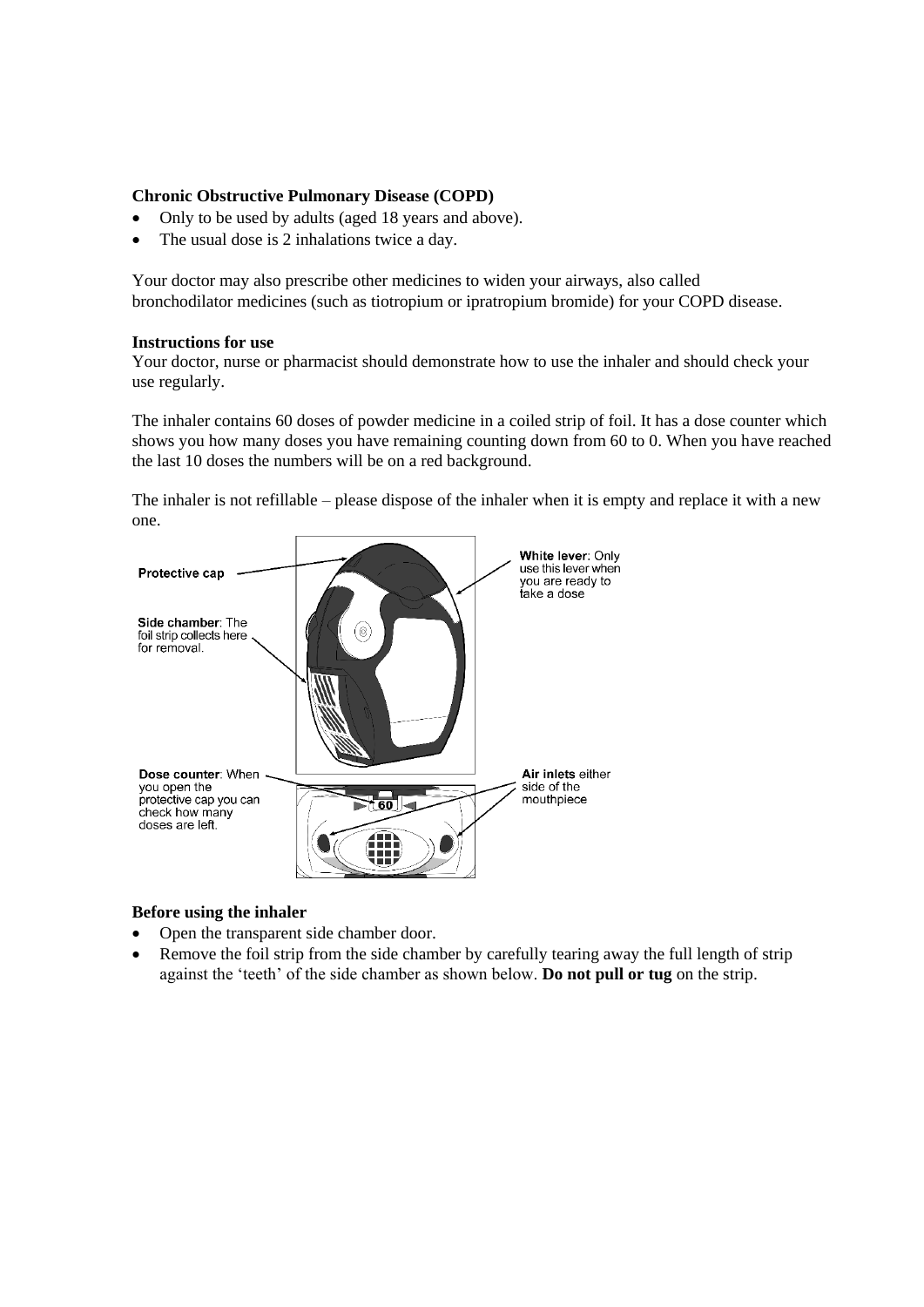

• Close the side chamber door and dispose of the used strip.

### **Important:**

As you use the inhaler the side chamber will gradually fill up with used strip. The foil strips with **black bars don't contain medicine**. Eventually the numbered sections of the strip will appear in the side chamber.

**Do not let more than 2 sections of foil strip build up** in the side chamber as they may cause the inhaler to jam. Tear the strip away carefully as shown above, and dispose of it safely.

### **Using the inhaler**

Hold the inhaler in your hands as seen in the pictures.

### **1. Open**



- Open the protective **cap downwards** to reveal the mouthpiece.
- Check the dose counter to see how many doses are left.
- **2. Prepare the dose**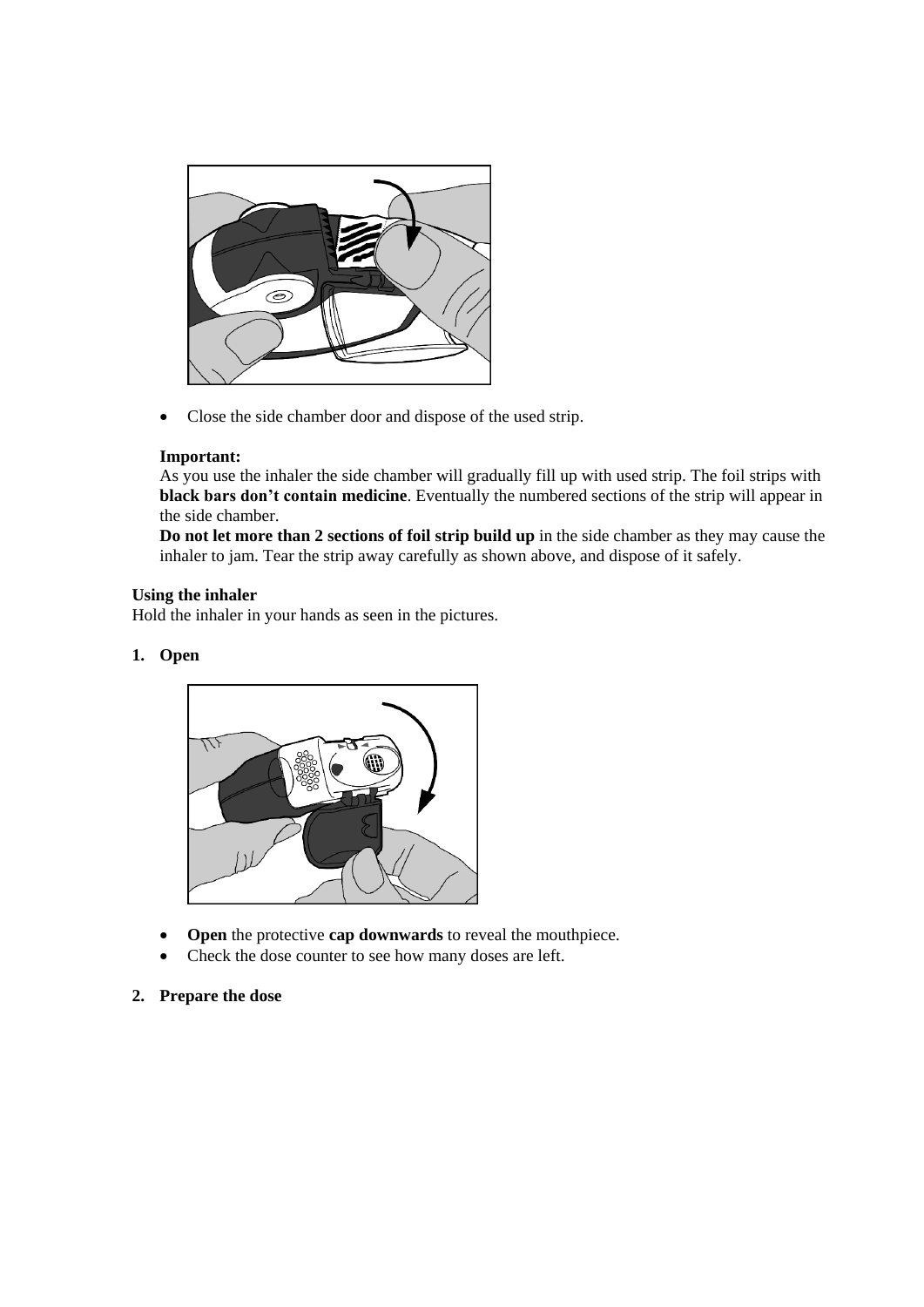

• **Lift up** the edge of the **white lever**. Make sure the side chamber is closed. **Remember**: Only operate the white lever when you are ready to inhale a dose of your medicine. If you play with the white lever, you will waste doses.



 **Open: Move** the **white lever fully over** as far as it will go and **until it clicks**. This action moves a new dose into position with the number at the top.



 **Close:** Afterwards **close** the **white lever fully** so that it **clicks** back into its original position. The inhaler is now ready for immediate use.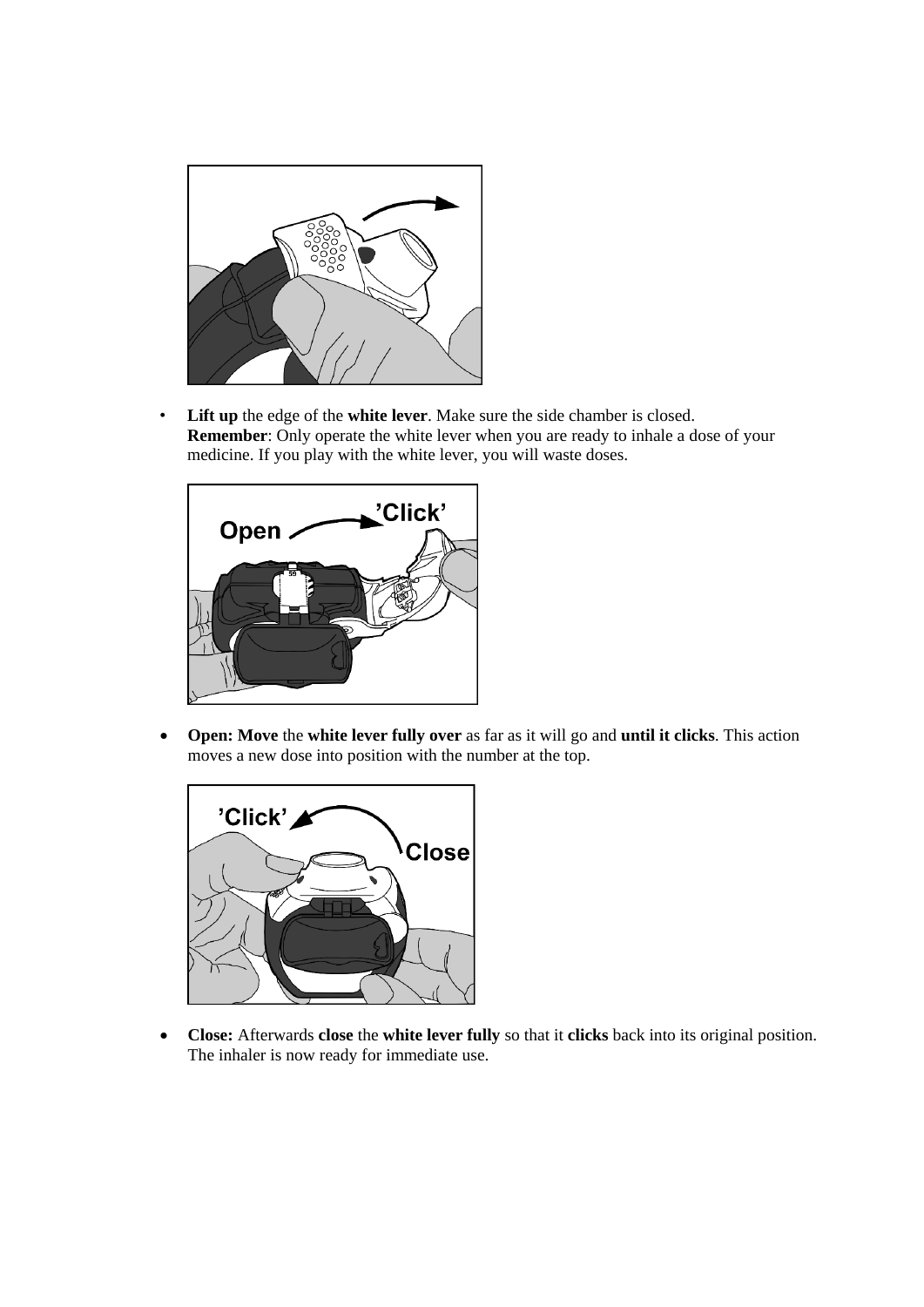### **3. Inhale**

- Away from the inhaler mouthpiece, breathe out as much as is comfortable**. Never breathe directly into** the inhaler as this could affect the dose.
- Hold the inhaler level with the **protective cap pointing downwards**.
- Close your lips firmly around the mouthpiece.
- **Breathe** in steadily and **deeply** through the inhaler, not through your nose.



- Remove the inhaler from your mouth and **hold your breath for 5-10 seconds** or as long as you can without causing discomfort.
- Afterwards, breathe out slowly, **but not into the inhaler**.
- Close the protective cap over the mouthpiece.
- Rinse your mouth with water and spit it out. This may help to prevent you from getting fungal infection in the mouth and becoming hoarse.

### **Cleaning**

- Wipe the outside of the mouthpiece with a clean, dry tissue if necessary.
- Do not attempt to take the inhaler apart to clean it or for any other purpose!
- Do not use water or wet wipes to clean the inhaler parts as dampness can affect the dose!
- Never insert a pin or other sharp objects into the mouthpiece, or any other part, as this could damage the inhaler!

# **If you use more AirBuFo® Forspiro® than you should**

It is important that you take your dose as stated on the pharmacist's label or as advised by your doctor. You should not exceed your prescribed dose without seeking medical advice.

The most common symptoms that may occur if you use more  $AirBuFo^{\circledast}$  Forspiro $^{\circledast}$  than you should are trembling, headache or a rapid or irregular heartbeat.

# **If you forget to use AirBuFo® Forspiro®**

- If you forget to take a dose, take it as soon as you remember. However, if it is nearly time for your next dose, skip the missed dose.
- Do **not** take a double dose to make up for a forgotten dose.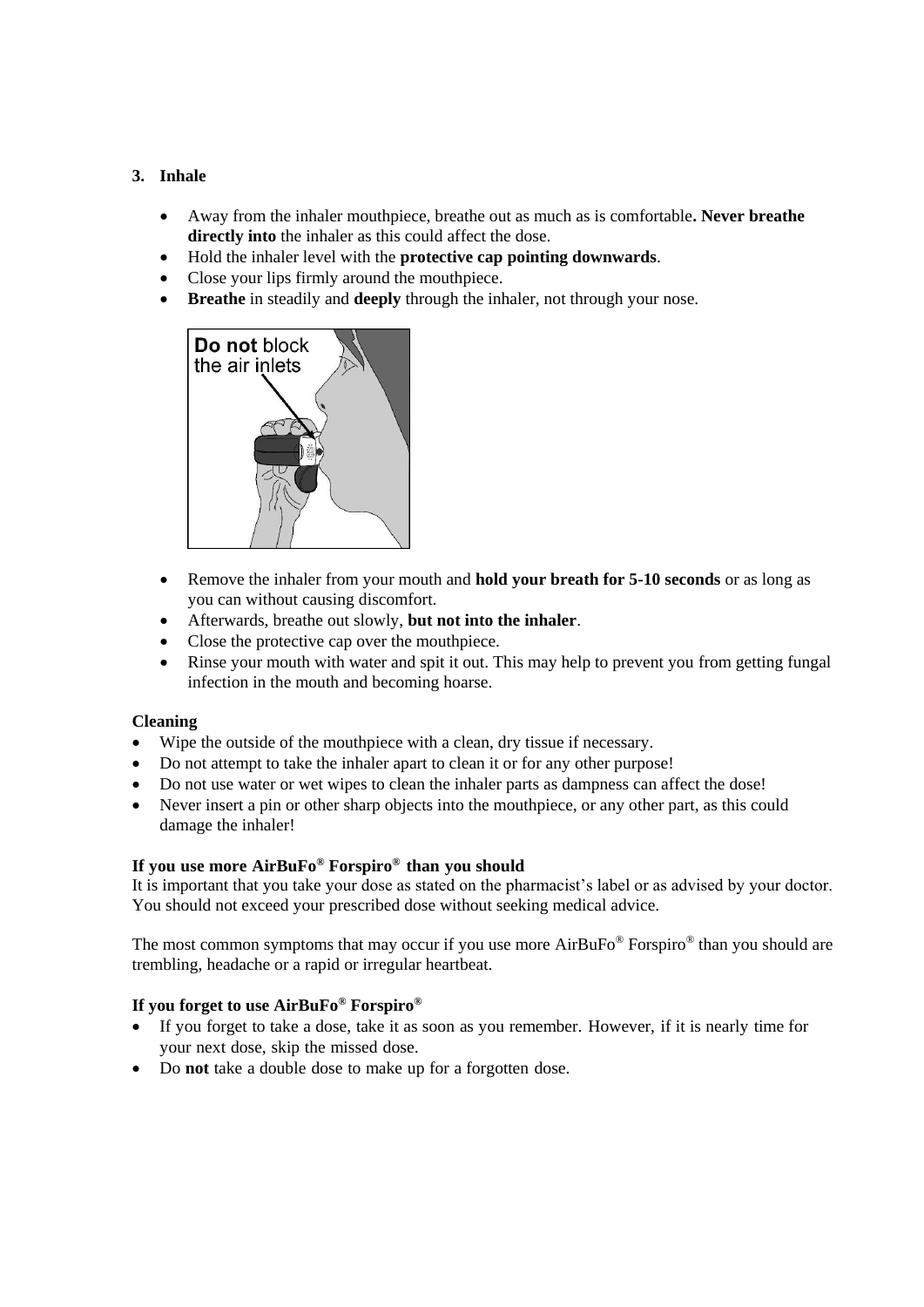If you have any further questions on the use of this medicine, ask your doctor or pharmacist.

### **4. Possible side effects**

Like all medicines, this medicine can cause side effects, although not everybody gets them.

# **If either of the following happen to you, stop using AirBuFo® Forspiro® and talk to your doctor immediately:**

- Swelling of your face, particularly around your mouth (tongue and/or throat and/or difficulty swallowing) or hives together with difficulty breathing (angioedema) and/or sudden feeling of faintness. This may mean that you are having an allergic reaction. This happens rarely (may affect up to 1 in 1,000 people).
- Sudden acute wheezing or shortness of breath immediately after using your inhaler. **If either of these symptoms occur, stop using your AirBuFo® Forspiro® straightaway and use your 'reliever' inhaler. Contact your doctor immediately as you may need to have your treatment changed.** This happens very rarely (may affect up to 1 in 10,000 people).

# **Other possible side effects:**

**Common** (may affect up to 1 in 10 people)

- Palpitations (awareness of your heart beating), trembling or shaking. If these effects occur, they are usually mild and usually disappear as you continue to use  $AirBuFo^{\circledast}$  Forspiro<sup>®</sup>.
- Thrush (a fungal infection) in the mouth. This is less likely if you rinse your mouth out with water after using your AirBuFo® Forspiro®.
- Mild sore throat, coughing and a hoarse voice
- Headache
- Pneumonia (infection of the lung) in COPD patients.

Tell your doctor if you have any of the following while taking  $AirBuFo^@$  Forspiro<sup>®</sup>, they could be symptoms of a lung infection:

- Fever or chills
- Increased mucus production, change in mucus colour
- Increased cough or increased breathing difficulties.

**Uncommon** (may affect up to 1 in 100 people)

- Feeling restless, nervous or agitated
- Disturbed sleep
- Feeling dizzy
- Blurred vision
- Nausea (feeling sick)
- Fast heartbeat
- Bruising of the skin
- Muscle cramps
- Aggression
- Anxiety.

**Rare** (may affect up to 1 in 1,000 people)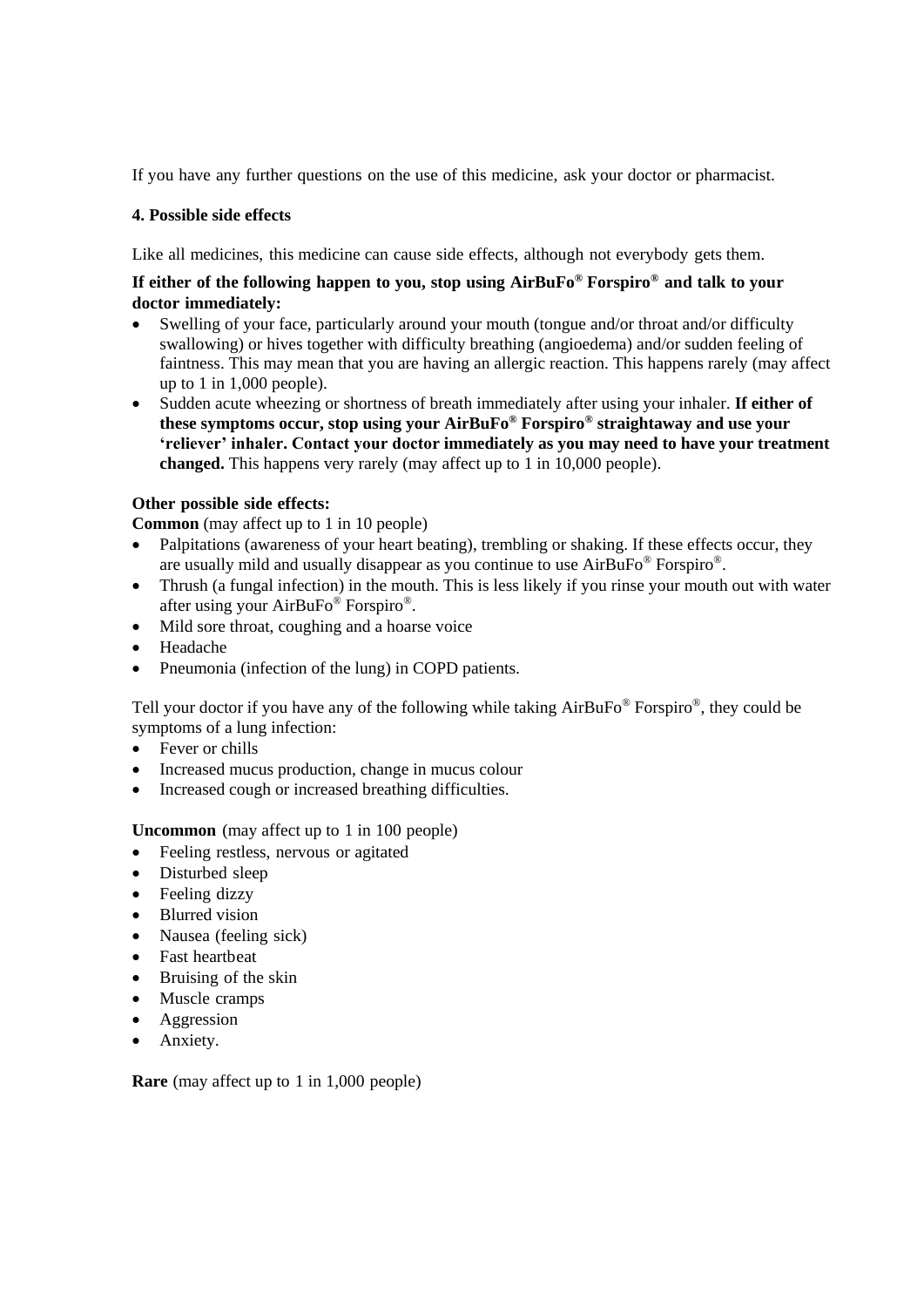- Rash, itching
- Bronchospasm (tightening of the muscles in the airways which causes wheezing). If the wheezing comes on suddenly after using AirBuFo<sup>®</sup> Forspiro<sup>®</sup> stop using AirBuFo<sup>®</sup> Forspiro<sup>®</sup> and talk to your doctor immediately.
- Low levels of potassium in your blood
- Uneven heartbeat.

**Very rare** (may affect up to 1 in 10,000 people)

- Depression
- Changes in behaviour, especially in children
- Chest pain or tightness in the chest (angina pectoris)
- An increase in the amount of sugar (glucose) in your blood
- Taste changes, such as an unpleasant taste in the mouth
- Changes in your blood pressure
- Weight gain, moon-shaped face, weakness, abdominal obesity (Cushing's syndrome).

Inhaled corticosteroids can affect the normal production of steroid hormones in your body, particularly if you use high doses for a long time. The effects include:

- changes in bone mineral density (thinning of the bones)
- cataract (clouding of the lens in the eye)
- glaucoma (increased pressure in the eye)
- a slowing of the rate of growth of children and adolescents
- an effect on the adrenal gland (a small gland next to the kidney)
- Cushingoid features
- increased susceptibility to infections and impairment of the ability to adapt to stress may also occur.

These effects are much less likely to happen with inhaled corticosteroids than with corticosteroid tablets.

### **Reporting of side effects**

If you get any side effects, talk to your doctor or pharmacist. This includes any possible side effects not listed in this leaflet. You can also report side effects directly for Ireland via the national reporting system: HPRA Pharmacovigilance; website[: www.hpra.ie.](http://www.hpra.ie/) For Malta, you can also report side effects via the ADR Reporting Website: www.medicinesauthority.gov.mt/adrportal. By reporting side effects you can help provide more information on the safety of this medicine.

### **5. How to store AirBuFo® Forspiro®**

Keep this medicine out of the sight and reach of children.

Do not store above 30°C.

Do not use this medicine after the expiry date which is stated on the carton or on the label of your inhaler after EXP. The expiry date refers to the last day of that month.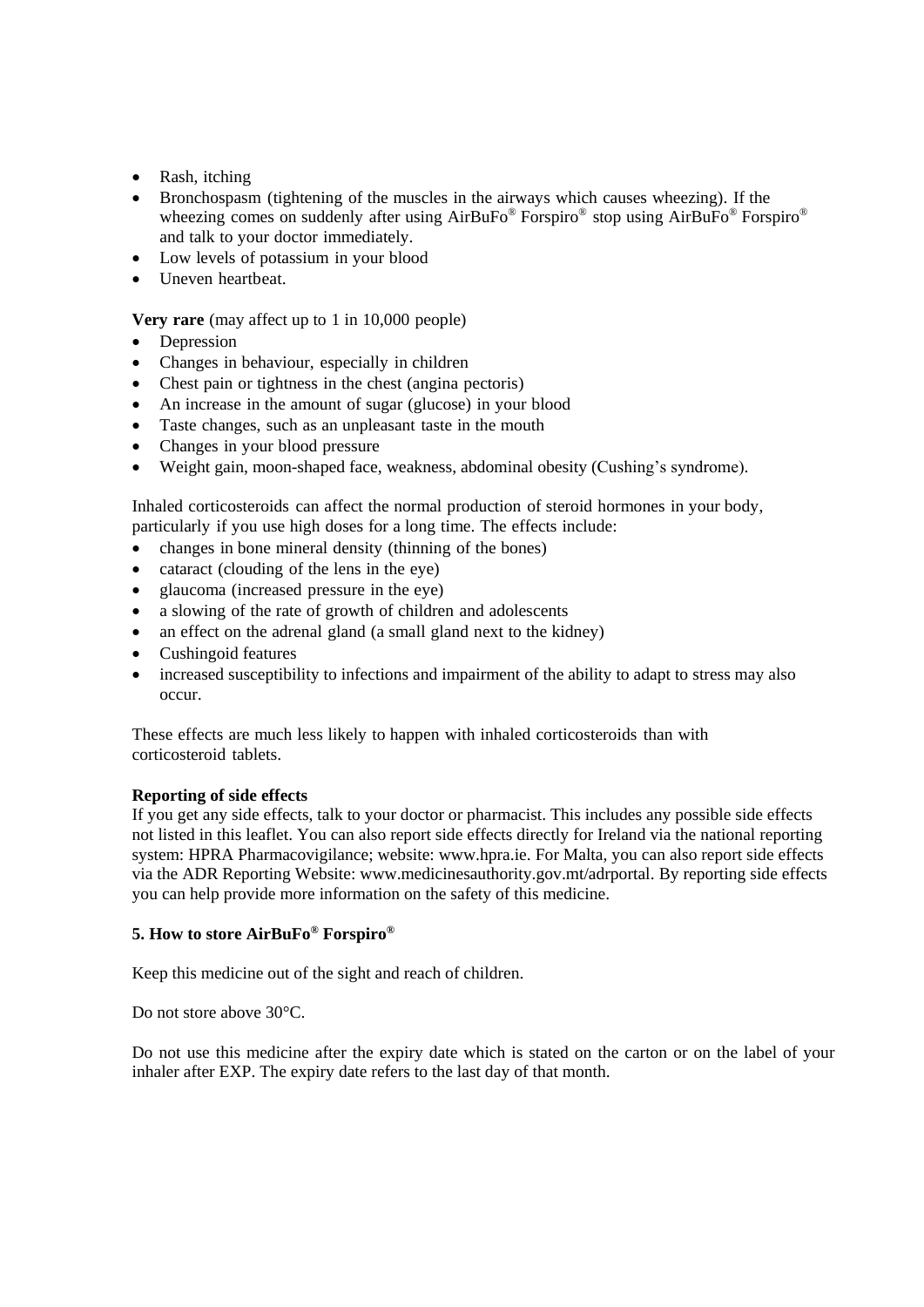Do not throw away any medicines via wastewater or household waste. Ask your pharmacist how to throw away medicines you no longer use. These measures will help protect the environment.

#### **6. Contents of the pack and other information**

#### **What AirBuFo® Forspiro® contains**

- The active substances are budesonide and formoterol fumarate dihydrate. Each inhaled dose contains 160 micrograms of budesonide and 4.5 micrograms of formoterol fumarate dihydrate, this corresponds to a metered dose (pre-dispensed dose contained in the blister) of 194.7 micrograms of budesonide and 6.1 micrograms of formoterol fumarate dihydrate.
- The other ingredient is lactose monohydrate (contains milk proteins).

#### **What AirBuFo® Forspiro® looks like and contents of the pack**

AirBuFo® Forspiro® is a red/white, plastic inhaler containing your medicine. Each inhaler contains an OPA/Al/PVC-Al blister with 60 doses of inhalation powder, pre-dispensed. The inhalation powder is white to off-white or slightly yellow of colour with no agglomerates.

AirBuFo<sup>®</sup> Forspiro<sup>®</sup> is available in packs of 1, 2 or 6 inhaler(s), each with 60 doses.

Not all pack sizes may be marketed.

#### **Marketing Authorisation Holder and Manufacturers**

**Marketing Authorisation Holder**

Rowex Ltd., Bantry, Co. Cork, Ireland.

#### **Manufacturers**

AEROPHARM GmbH, François-Mitterrand-Allee 1, 07407 Rudolstadt, Germany. Lek Pharmaceuticals d.d., Verovškova ulica 57, 1526 Ljubljana, Slovenia. Salutas Pharma GmbH, Otto-von-Guericke-Allee 1, Barleben, Sachsen-Anhalt 39179, Germany.

#### **This medicinal product is authorised in the Member States of the EEA under the following names:**

| Belgium  | Airbufo Forspiro 160 microgram/4,5 microgram/inhalatie, inhalatiepoeder, voorverdeeld                                    |
|----------|--------------------------------------------------------------------------------------------------------------------------|
| Denmark  | AirBuFo Forspiro                                                                                                         |
| Finland  | AEROCOMP Forspiro 160 mikrog/4,5 mikrog/annos, inhalaatiojauhe, annosteltu                                               |
| France   | BUDESONIDE/FORMOTEROL SANDOZ 160 microgrammes/4,5 microgrammes/dose,                                                     |
|          | poudre pour inhalation en récipient unidose                                                                              |
| Ireland  | AirBuFo® Forspiro® 160 microgram/4.5 microgram/dose inhalation powder,                                                   |
|          | pre-dispensed                                                                                                            |
| Italy    | AirBuFo Forspiro                                                                                                         |
| Malta    | $AirBuFo^{\circledast}$ Forspiro <sup><math>\circledast</math></sup> 160 microgram/4.5 microgram/dose inhalation powder, |
|          | pre-dispensed                                                                                                            |
| Norway   | Airbufo Forspiro 160 mikrog/dose/4,5 mikrog/dose inhalasjonspulver, dosedispensert                                       |
| Portugal | AirBuFo Forspiro                                                                                                         |